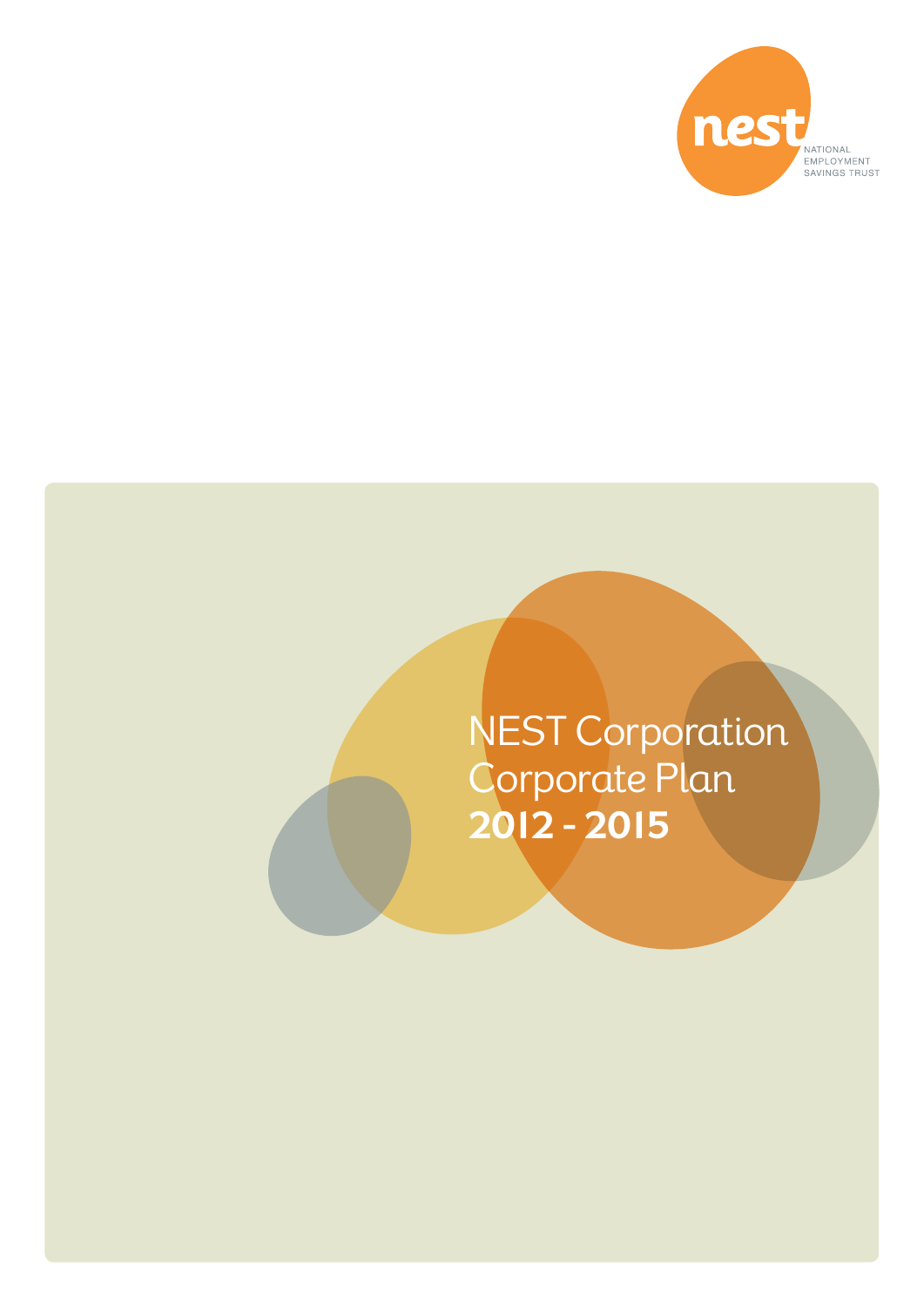# **Contents**

| <b>Foreword</b>                                                         |                |  |
|-------------------------------------------------------------------------|----------------|--|
| Page 3>>                                                                |                |  |
| <b>Introduction</b>                                                     |                |  |
| Page 4>>                                                                |                |  |
| Background                                                              | $\overline{4}$ |  |
| Purpose                                                                 | $\overline{4}$ |  |
| <b>High-level framework</b><br>Page 5 >>>                               |                |  |
| What is NEST here to do and what does<br>success look like?<br>Page 6>> |                |  |
| The vision                                                              | 6              |  |
| The mission                                                             | 6              |  |
| <b>Success factors</b>                                                  | 6              |  |
| <b>What will NEST deliver?</b><br>Page 8>>                              |                |  |
| Our strategic objectives                                                | 8              |  |
| Delivering our strategic objectives<br>Page 9>>                         |                |  |
| 2012/13 business plan                                                   | 9              |  |
| Summary of objectives, business activities<br>and key indicators        | 13             |  |
| <b>How will NEST deliver?</b><br>Page 15 >>                             |                |  |
| NEST people - value statements                                          | 15             |  |
| <b>Resource summary</b><br>Page 16 >>                                   |                |  |
| Funding                                                                 | 16             |  |
| <b>Financial resources</b>                                              | 17             |  |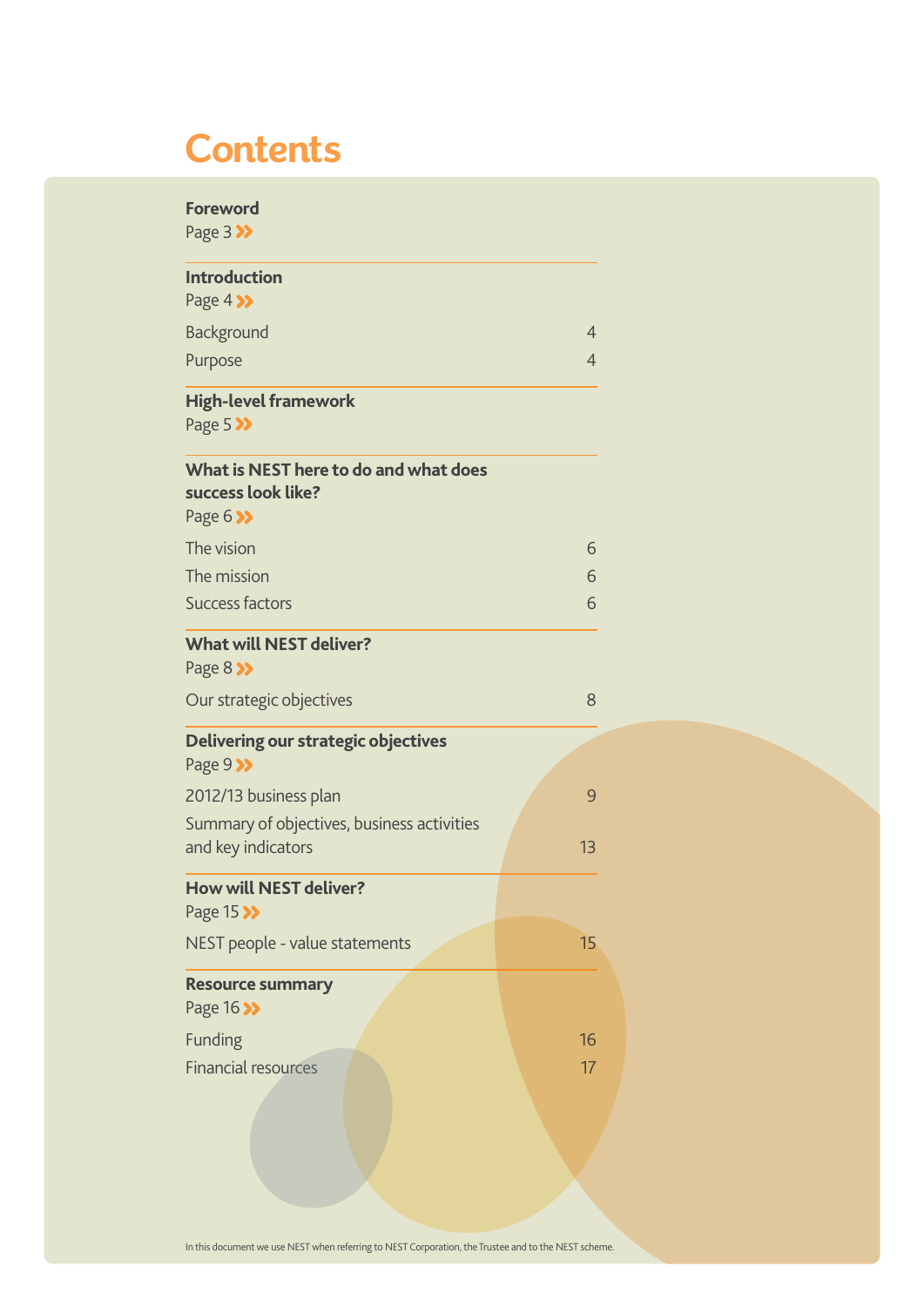# **Foreword**

The next three years will be crucial to the success of NEST. This year we'll start helping employers meet their new duties and take on our first automatically enrolled members.

Through 2012 and 2013, the new employer duties will be rolled out for the largest employers. Our public service obligation requires NEST to be available to all employers affected by the duties and we anticipate that many will want to use NEST for some or all of their workers. Over this period, we'll continue to gain practical experience of how the largest firms fulfil their new duties.

Our vision is to help millions to save confidently for their retirement. By the end of the period covered by this corporate plan we'll have made significant steps towards achieving that vision.

NEST Corporation is the Trustee established to deliver and run the NEST scheme. It was formed in July 2010 with the winding down of our predecessor body, the Personal Accounts Delivery Authority (PADA), and has now been operating for nearly two years. In our second year we've achieved a number of major milestones. Among other achievements, we've accepted our first employers and members, invested our first contributions, signed up to the United Nations-backed Principles for Responsible Investment and updated our guide to simplifying the language of pensions.

As we step up our operations, this year we'll continue to evolve our Corporation so that it continues to be fit for purpose. This evolution will happen over several years, alongside the staging period for the employer duties.

Our third corporate plan, which incorporates our 2012/13 business plan, reflects that transition. While our immediate focus is on shorter-term objectives, we've set longer-term objectives appropriate for a successful and vibrant business.

The next three years will see significant and exciting changes to the retirement savings landscape. Everyone at NEST Corporation stands ready to play their role in developing and operating a trusted, well-run and well-used pension scheme.

Lanvence Churchill



Lawrence Churchill CBE Chair NEST Corporation June 2012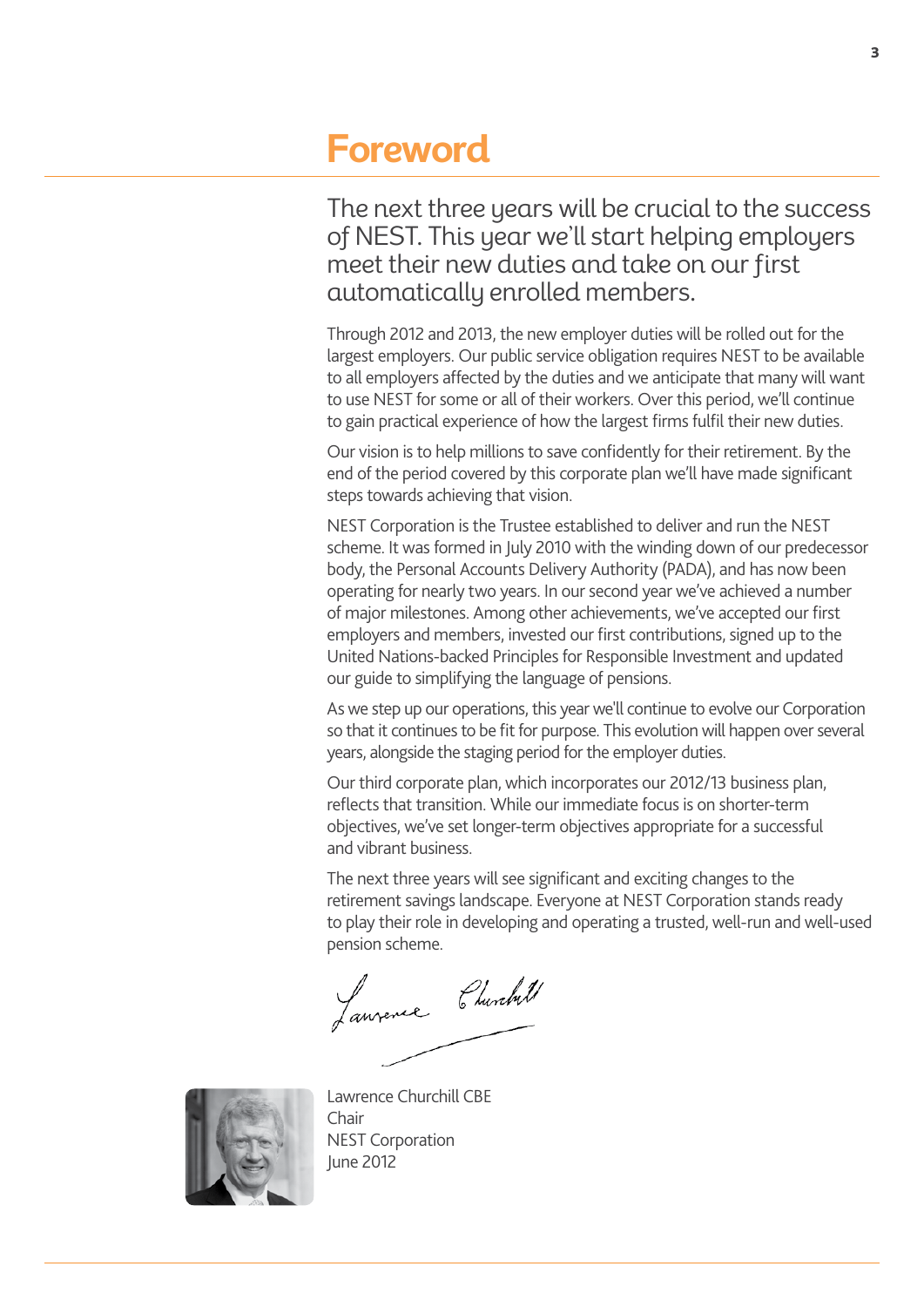# **Introduction**

## **Background**

The National Employment Savings Trust (NEST) is a low-cost, occupational pension scheme. It's run as a trust-based scheme, on a not-for-profit basis in the interests of its members. NEST Corporation is the Trustee of the NEST pension scheme and currently has a governing body of 11 Trustee Members. They're responsible for taking decisions based on established principles of trust law and for setting the strategic direction and objectives of the organisation.

NEST Corporation was established by government and is a non-departmental public body. It operates at arm's length from government. NEST is an essential component of the Department for Work and Pensions' (DWP) Enabling Retirement Savings Programme (ERSP), which is leading the delivery of the government's workplace pensions reform agenda.

## **Purpose**

This is NEST Corporation's third corporate plan. It covers the period from April 2012 to March 2015 and includes details of our business plan for April 2012 to March 2013.

The plan identifies those areas where we'll need to be successful if we're to achieve our vision of helping millions to save confidently for their retirement. It sets out the specific business activities and indicators through which we'll measure our progress over the financial year 2012/13.

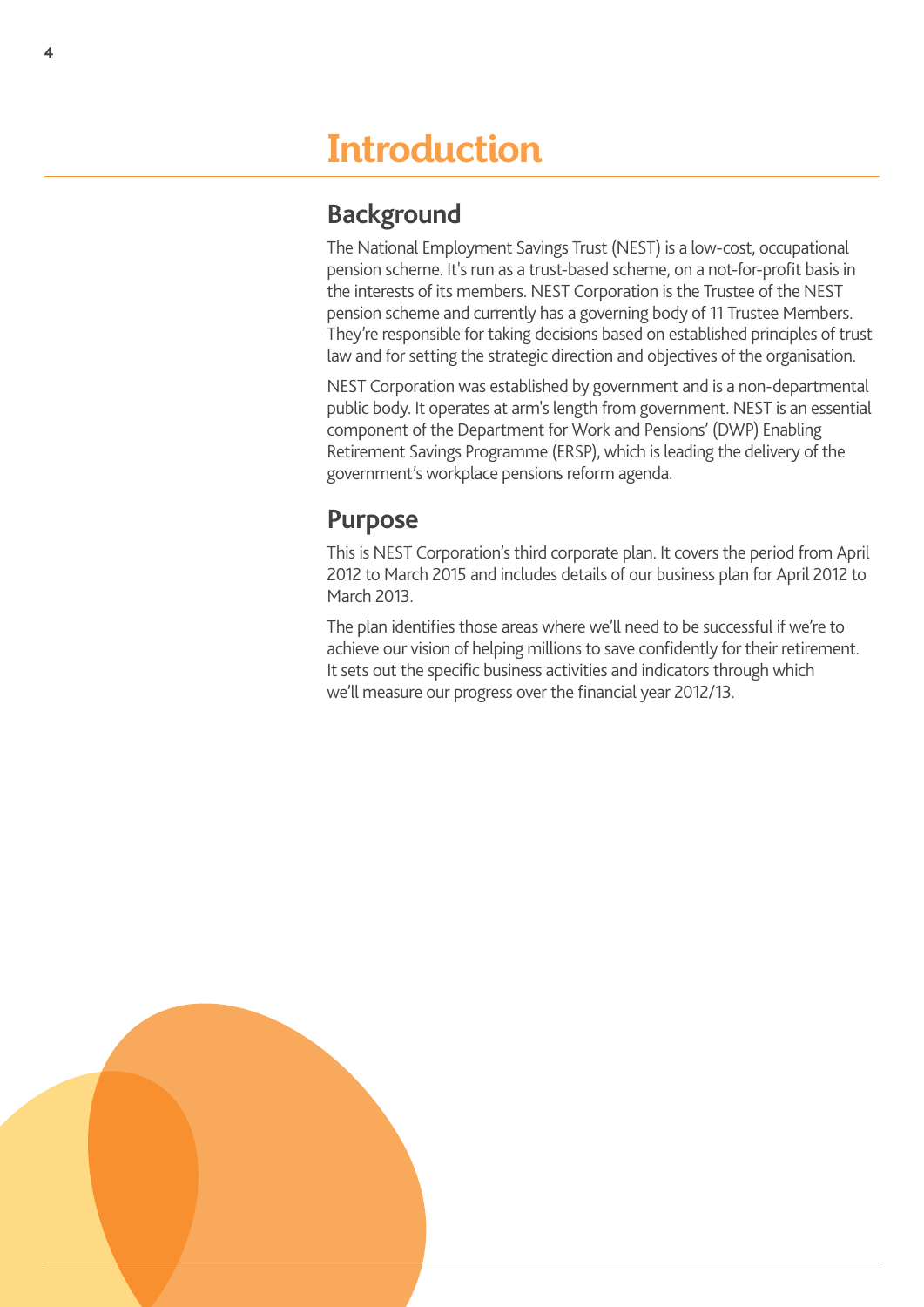# **High-level framework**

The Trustee Members have agreed a strategic framework for NEST. It sets out our vision, our mission and the success factors that define what we think success for the scheme looks like. The strategic objectives set out what we aim to achieve over the next five years to meet our vision and mission. Our specific business objectives for 2012/13 and a set of activities to deliver these objectives flow from these.

NEST's people are central to our ability to deliver success. How we work as an organisation and as individuals is therefore vital. NEST's value statements set out what we look for in our people and how we expect them to deliver against our vision and mission.

The framework is summarised in the diagram below and explained in more detail over the pages that follow.



#### **Figure 1** Summary of NEST's strategic framework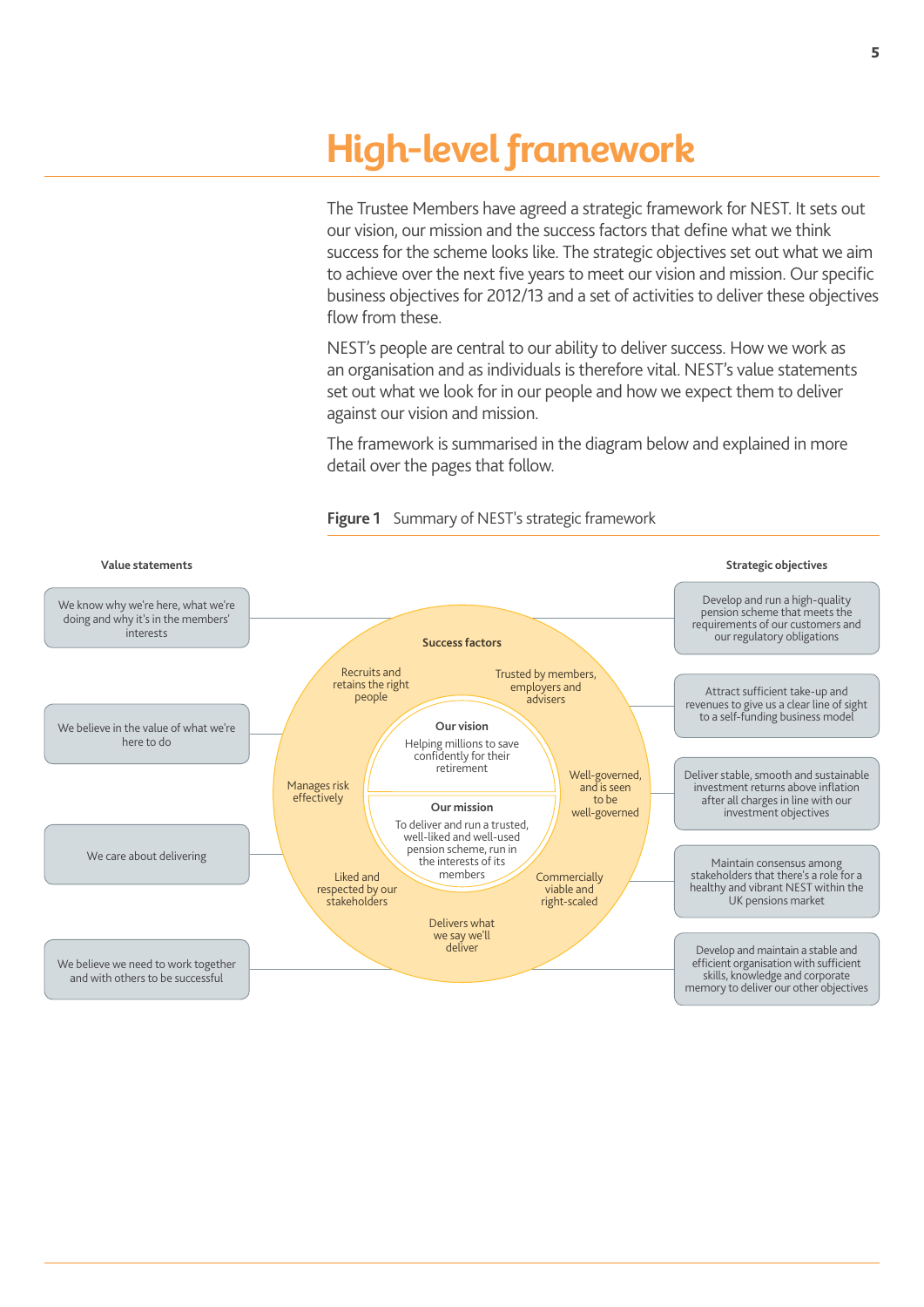# **What is NEST here to do and what does success look like?**

## **The vision**

NEST Corporation's vision is to help millions to save confidently for their retirement.

NEST is designed to provide a high-quality, low-cost pension scheme for the millions of people not currently saving for their retirement. Many of these people have limited or no experience of investment products or pensions and low levels of trust and confidence in pension saving and financial services. As retirement saving becomes more commonplace and as savers have the opportunity to engage directly with the scheme our long-term aim is for members to have the confidence to take the decisions that will lead them to the outcomes they want in later life.

## **The mission**

To achieve this vision NEST will need to be trusted. We'll need to become a respected part of the UK's financial system. Reflecting this trust, we'll need to deliver the volume of members required to build scale. Underpinning all of this, we must deliver on the intent behind our formation as a pension scheme run in the interests of its members on a trust basis.

Our mission summarises these challenges – to deliver and run a trusted, wellliked and well-used pension scheme, operated in the interests of its members.

## **Success factors**

Our success factors provide context to our vision and mission and help shape our thinking of where NEST will need to excel in order to achieve our mission. NEST will be successful if it ...

### **... is trusted by members, employers and advisers**

Our research shows us that trust in financial services, and pensions in particular, is usually low in our target market. Additionally, NEST is a new entrant in the pensions market with only a short operational track record to demonstrate our trustworthiness.

To build trust NEST will need to continue to build a reputation for delivery, ease of use, and high-quality service to our members and the employers that choose to use us. This starts with our first interaction with a member, employer or adviser, and is something that NEST will build on throughout our relationship with a customer.

### **... is well-governed, and is seen to be well-governed**

A transparent and member-focused approach to governance can play a role in sustaining trust. We need to be able to demonstrate that we have the people, expertise, structures and processes in place to run the scheme successfully in the interests of our members.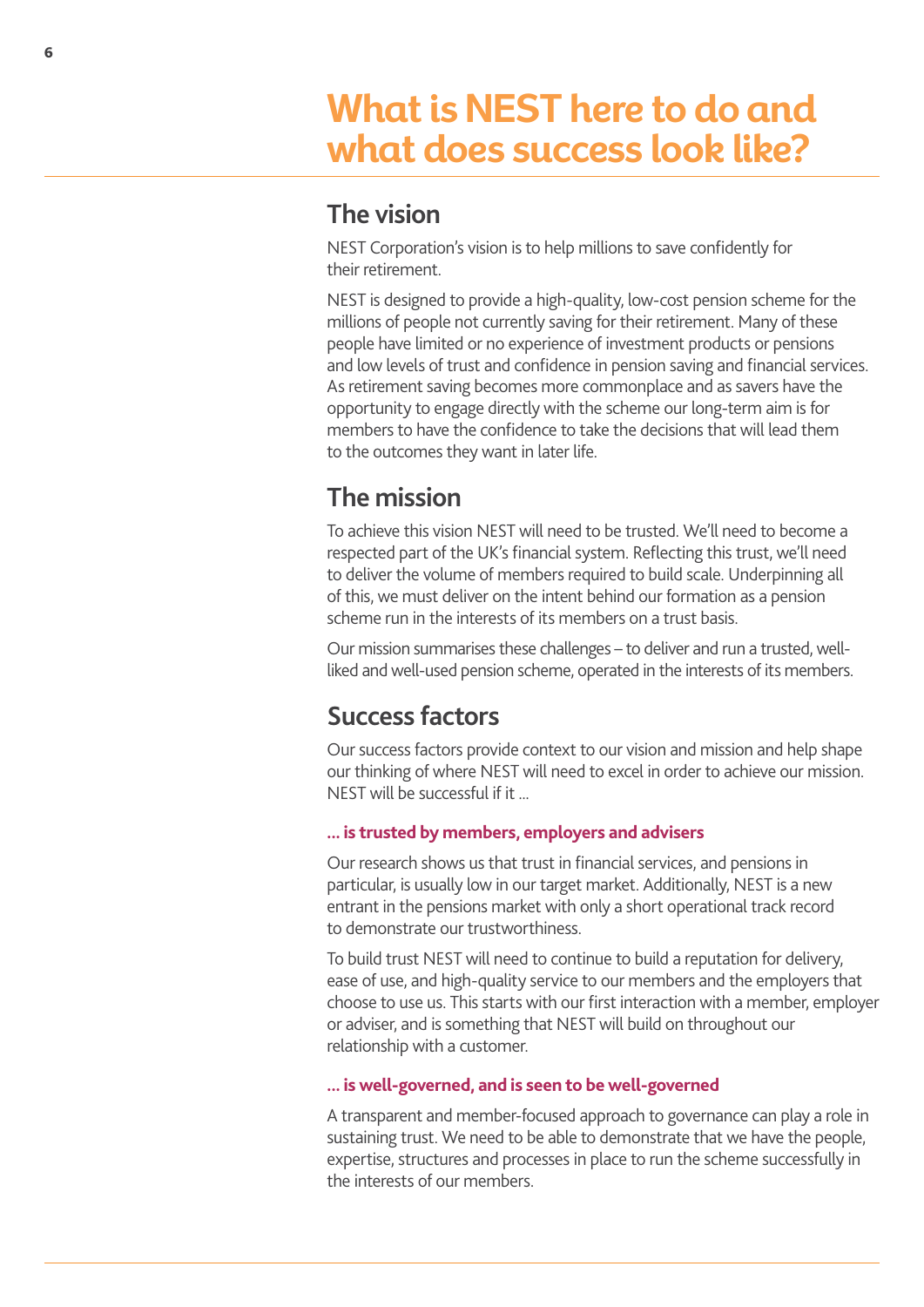#### **... is commercially viable and right-scaled**

It's important to NEST achieving a self-funding business model that we successfully enrol a large number of members. Over the next five years more than a million employers, employing around 21 million private and public sector workers eligible for automatic enrolment, will be subject to the new employer duties. We expect a significant number of these employers to use NEST, resulting in several million members saving in NEST by the end of staging.

By being ready for these employers, and the significant increase in scale of operations that this will require, we'll ensure we maintain the quality of service our customers expect while achieving the scale required to ensure we're commercially viable.

#### **... delivers what we say we'll deliver**

To build our operational reputation and trust in the scheme we must deliver on our promises. A good experience for new employers and members when they join as well as a high-quality operation that delivers accurately and on time will demonstrate the quality of our scheme. This will be the basis of trust between NEST and its customers.

#### **... is liked and respected by our stakeholders**

No institution can be successful in the long run without the support of its major stakeholders. This is all the more true for NEST, the creation of which was supported by a consensus involving a majority of stakeholders who agreed that there was a need for a national low-cost pension scheme to enable the pension reforms to be a success.

#### **... manages risk effectively**

We have to manage the significant delivery and operational risks associated with an operation of this scale, while keeping focused on our longer-term strategic risks. By proactively identifying and managing our risks we'll ensure that we remain focused on the delivery of our strategic objectives.

#### **... recruits and retains the right people**

NEST is committed to attracting and developing the highest quality staff as we ramp up our operational capacity alongside the significant ongoing delivery challenge that we face. By ensuring that we continue to have in place highcalibre people with the skills to run a fast-growing business, we'll ensure that we can deliver the strategic objectives.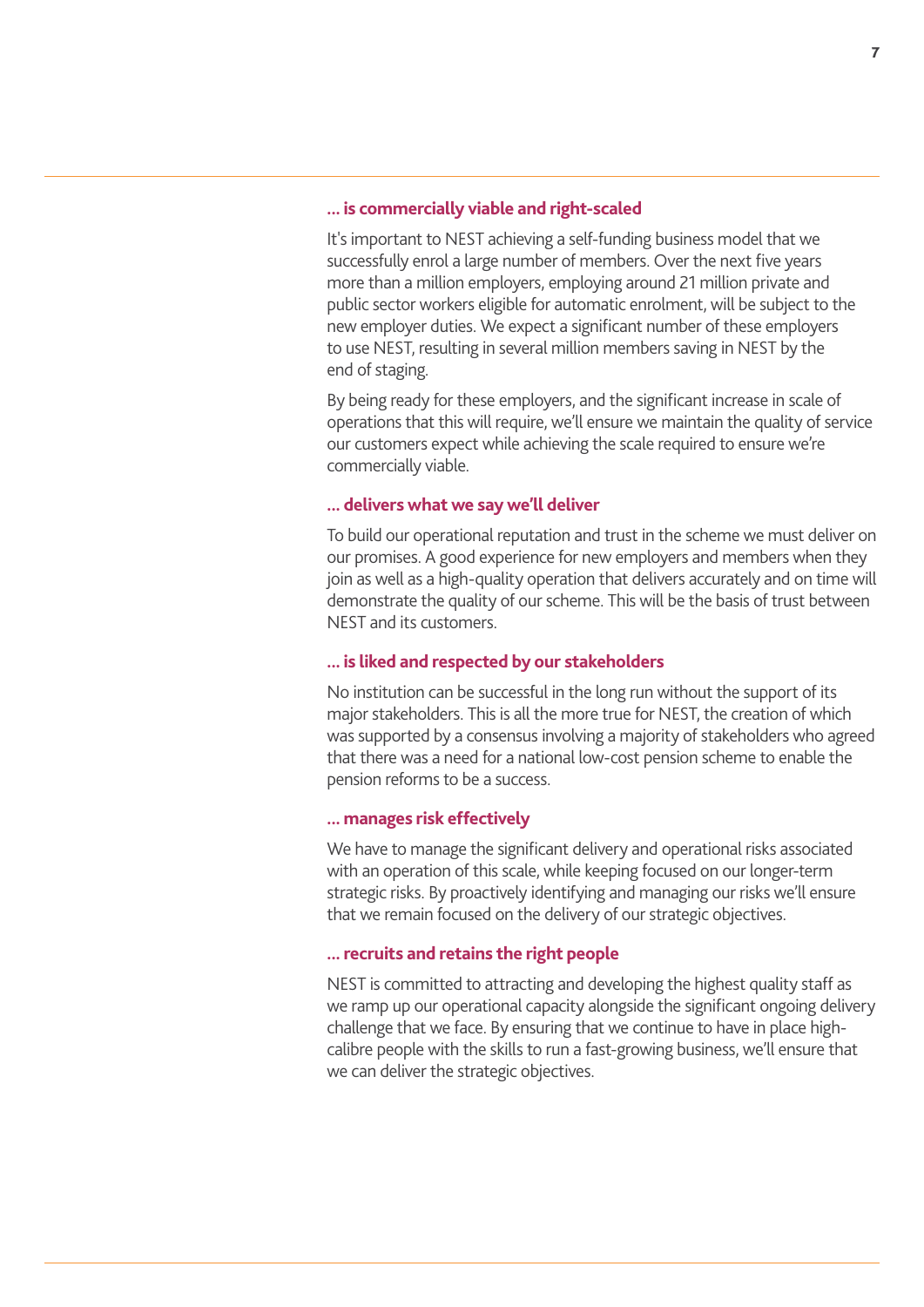# **What will NEST deliver?**

### **Our strategic objectives**

Our strategic objectives set out what we think we need to deliver in order to achieve our long-term vision and mission.

We successfully launched NEST in low volumes in July 2011. In a sense, that could be seen as the end of the first phase of our existence. The strategic objectives set out below relate to the next phase of our existence, during which we'll enter the new era of employer duties and deliver the scheme at scale. At the end of this phase, all UK employers should have been staged into their new duties.

While we'll no doubt want to review them on an ongoing basis, we see the following objectives as the basis for our strategy over the next five years.

- Develop and run a high-quality pension scheme that meets the requirements of our customers and our regulatory obligations.
- Attract sufficient take-up and revenues to give us a clear line of sight to a self-funding business model.
- Deliver stable, smooth and sustainable investment returns above inflation after all charges in line with our investment objectives.
- Maintain consensus among stakeholders that there's a role for a healthy and vibrant NEST within the UK pensions market.
- Develop and maintain a stable and efficient organisation with sufficient skills, knowledge and corporate memory to deliver our other objectives.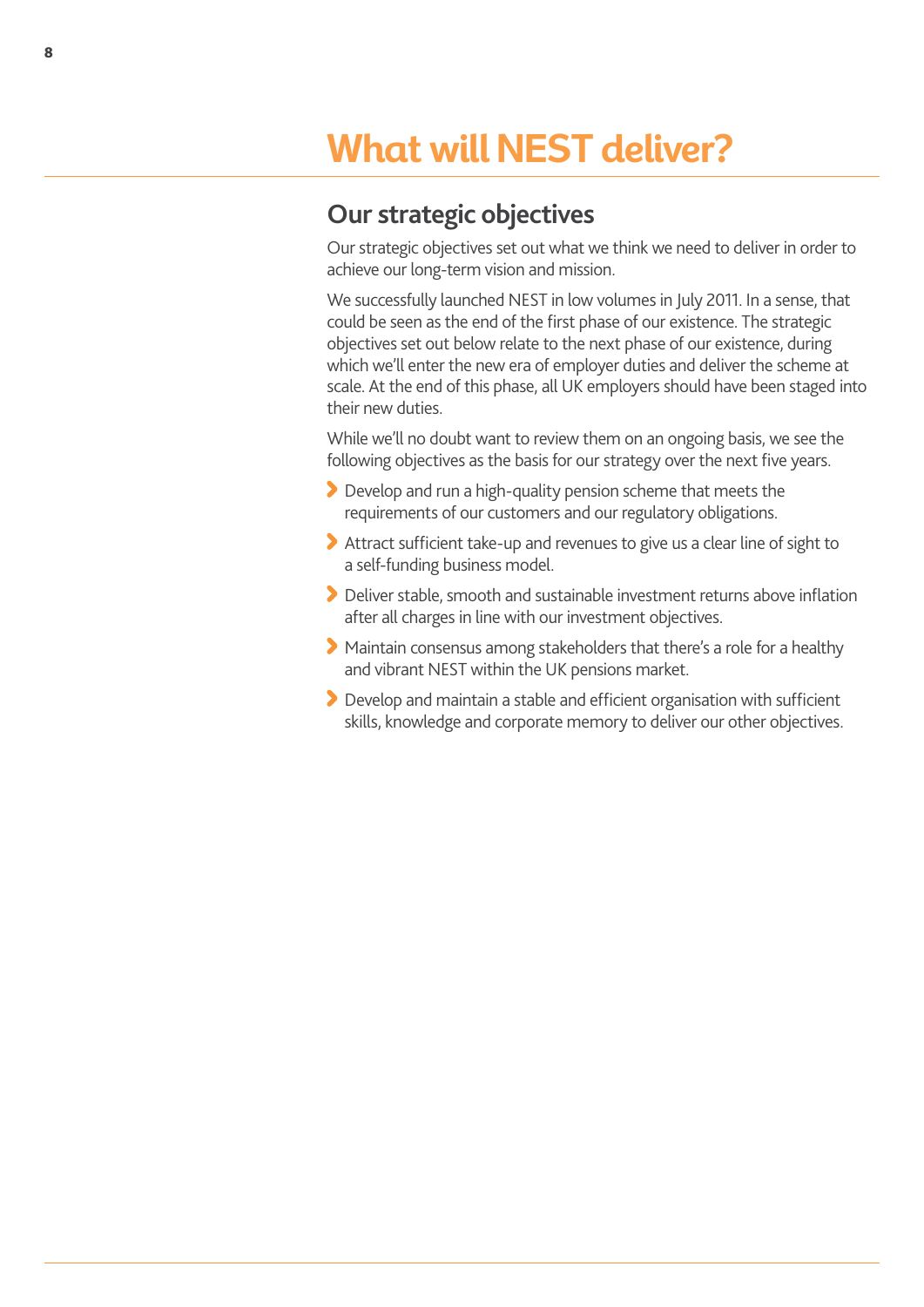# **Delivering our strategic objectives**

## **2012/13 business plan**

Our business plan for 2012/13 flows from our strategic objectives. It outlines what we need to do this year to progress towards the achievement of our strategic objectives and helps us to target resources at the appropriate priorities. This section sets out the business objectives we aim to deliver in 2012/13 and the key business activities and indicators we'll be using to track our delivery.

### **1) Deliver a compliant scheme that meets the needs of major corporate employers**

NEST's role in delivering a public service obligation means that we must accept any employer wishing to use us to meet their duties. This in turn means we must be ready with a pension scheme that complies with the relevant legislation when employer duties begin in October 2012. We've also learnt a great deal about what employers want and need from us from working with volunteer employers during the scheme launch phase.

Because of this, we've decided to deliver two major service updates this year in addition to a number of minor releases. The first will put a compliant scheme in place in time for the onset of the employer duties (OED), while the second will build in additional enhancements to the service for employers and members. Key activities and indicators for this objective are to:

- deliver the OED service release by 1 October 2012
- deliver the first enhanced functionality service release in March 2013 and have plans in place for a further release in June 2013.

### **2) Maintain a high-quality operational service to our members as volumes increase**

NEST has been live with a small number of volunteer employers since July 2011 and so we're already focused on delivering a high-quality operational service to our members. To support this we have a number of service delivery agreements with our key suppliers and we monitor any complaints we receive closely. This year we'll also carry out customer satisfaction research to test our members' early experiences of the scheme.

- availability of web and interactive voice recognition (IVR) services 24 hours a day, 365 days a year, except for during planned maintenance
- **D** contact centre availability in line with advertised hours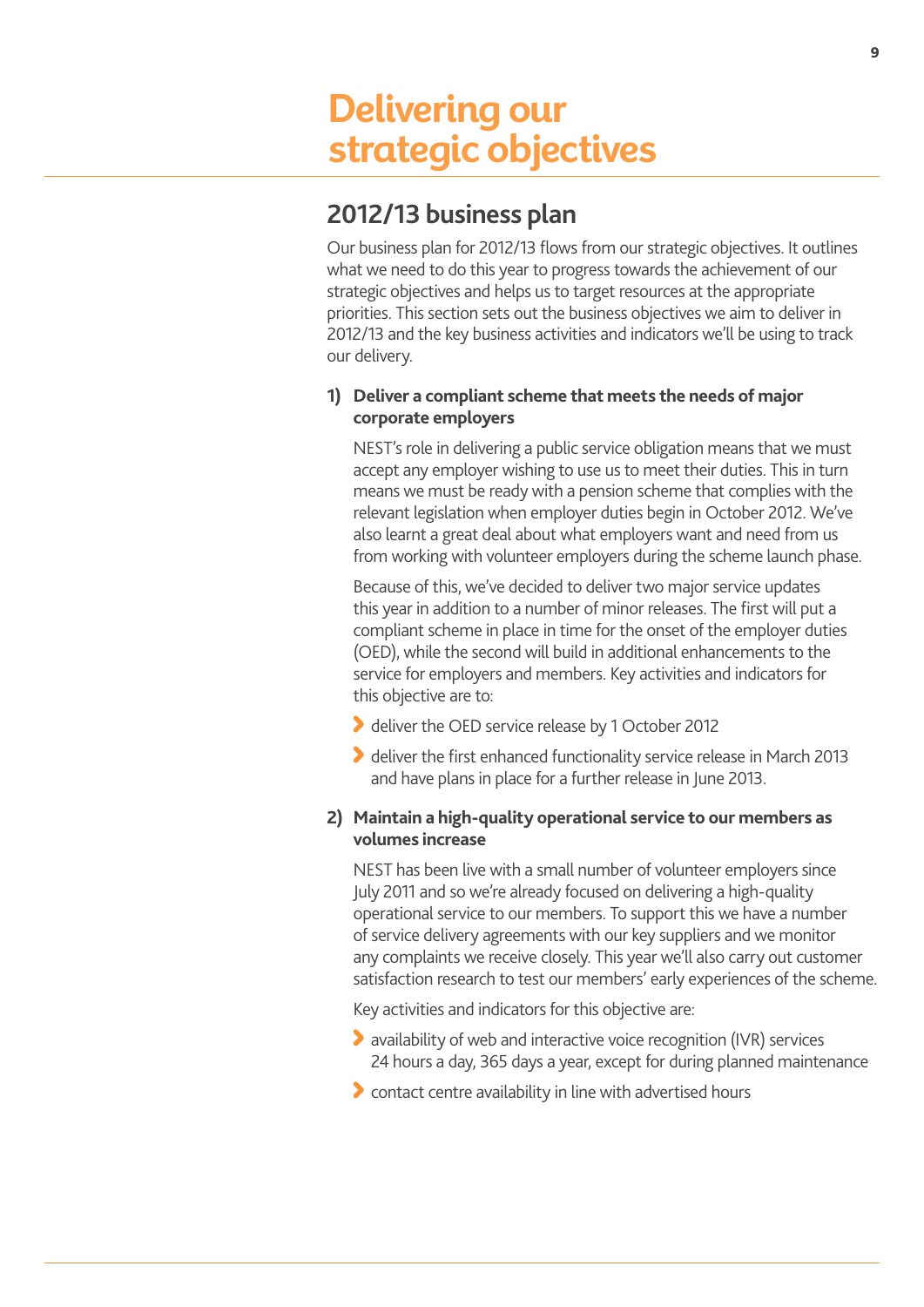- **Example 2 calls to the contact centre answered within 60 seconds, and five seconds** for the IVR system
- written acknowledgement of all complaints within five working days and responses to complaints within eight weeks
- deliver the first phase of customer satisfaction research and incorporate findings into our service improvement plan by the end of September 2012.

#### **3) Deliver sufficient scale into the scheme**

It's not possible to say exactly how many members would be 'sufficient' this year. In any case, our long-term viability will depend on our ability to bring in members through medium-sized and smaller employers later in staging.

However, we do recognise that the spotlight will be on NEST and how it's perceived to be doing, including the number of employers signing up to the scheme. There's already demand from large employers in the first year who'll be looking to NEST to enable them to meet their employer duties. This scale will boost our credibility and give us confidence in our own viability. To this end we'll continue – in partnership with other providers – to raise awareness of NEST in the market and to support employers as they decide whether or not NEST is appropriate for some or all of their workforce.

We've invested a lot of time developing our opt-out process to make sure people understand what it really means for them. We hope it will help members make an informed decision on opting out. However, we need to bear external factors in mind, such as the economic climate and personal circumstances that may affect opt-out rates.

- enrol at least 250,000 workers from employers whose duty date falls before the end of March 2013
- opt-out rates no higher than the government's estimates
- at least a further 250,000 workers in the pipeline from signed-up employers for the first six months of 2013/14
- ◆ 95 per cent awareness of NEST among employers coming into the duties in 2013/14 and at least 50 per cent reporting a positive overall perception.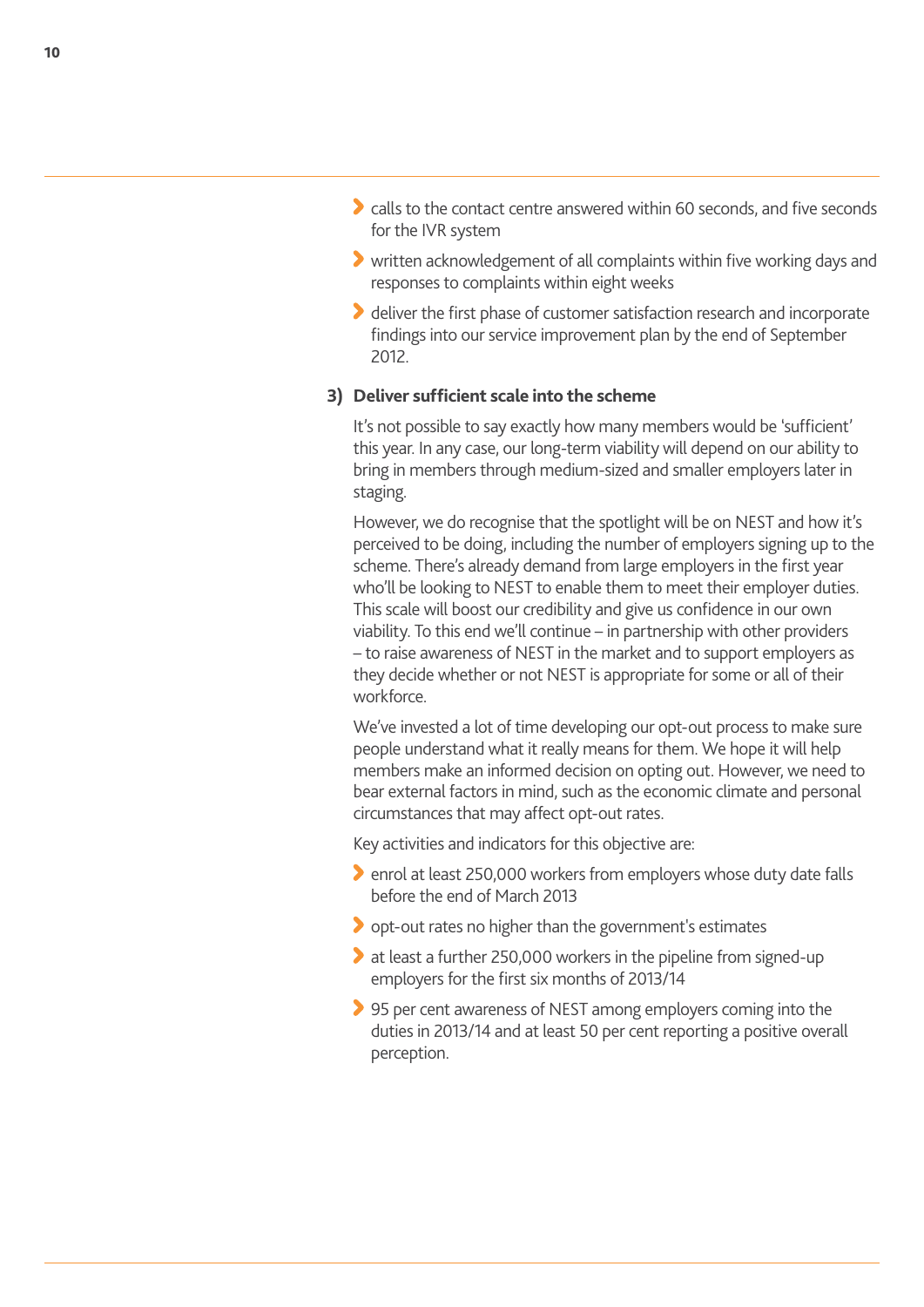#### **4) Invest our members' savings in line with our investment strategy**

2012/13 will be the first full financial year in which we've been investing members' money. The majority of our members have a long-term investment horizon. We've set clear risk budgets on our retirement funds to help us consistently deliver our investment objective of returns in excess of inflation over an economic cycle. For the Foundation and Growth phases of saving within the NEST Retirement Date Funds and for most of our fund choices we'll actively manage the risk our portfolios are exposed to and report quarterly on their performance. By managing within these risk budgets we are likely to deliver on our additional investment objectives to reduce short-term volatility and extreme downside risk.

For members close to retirement and for members in the NEST Pre-retirement and NEST Lower Growth Funds our objectives are to manage conversion risk in accordance with how our members wish to take their incomes in retirement and/or provide capital protection.

Key activities and indicators for this objective are:

- all NEST retirement funds are invested according to their risk budgets
- **D** our fund managers perform in accordance with the mandates set for them
- If the NEST Ethical Fund and NEST Sharia Fund remain invested in accordance with our policies for ethical and sharia investing
- **D** our responsible investment policy is applied effectively and proportionately.

#### **5) Continue to build our reputation for fulfilling our remit and for demonstrating improvements in the way pensions are run**

The stakeholder consensus around the government's pension reforms and the creation of NEST has been a crucial component in helping to build trust in the future pensions landscape. As we approach the onset of employer duties it's important that stakeholders are able to see NEST operating as part of a healthy and vibrant pensions market. They need to be able to trust its capacity to deliver and know it's being run in the interests of its members.

- **P** results from NEST's annual stakeholder survey indicate that at least 80 per cent of stakeholders agree NEST is delivering its remit effectively
- **Example 2** active engagement in the debate with policymakers in the UK and in Europe on developing best practice around the governance of DC pensions.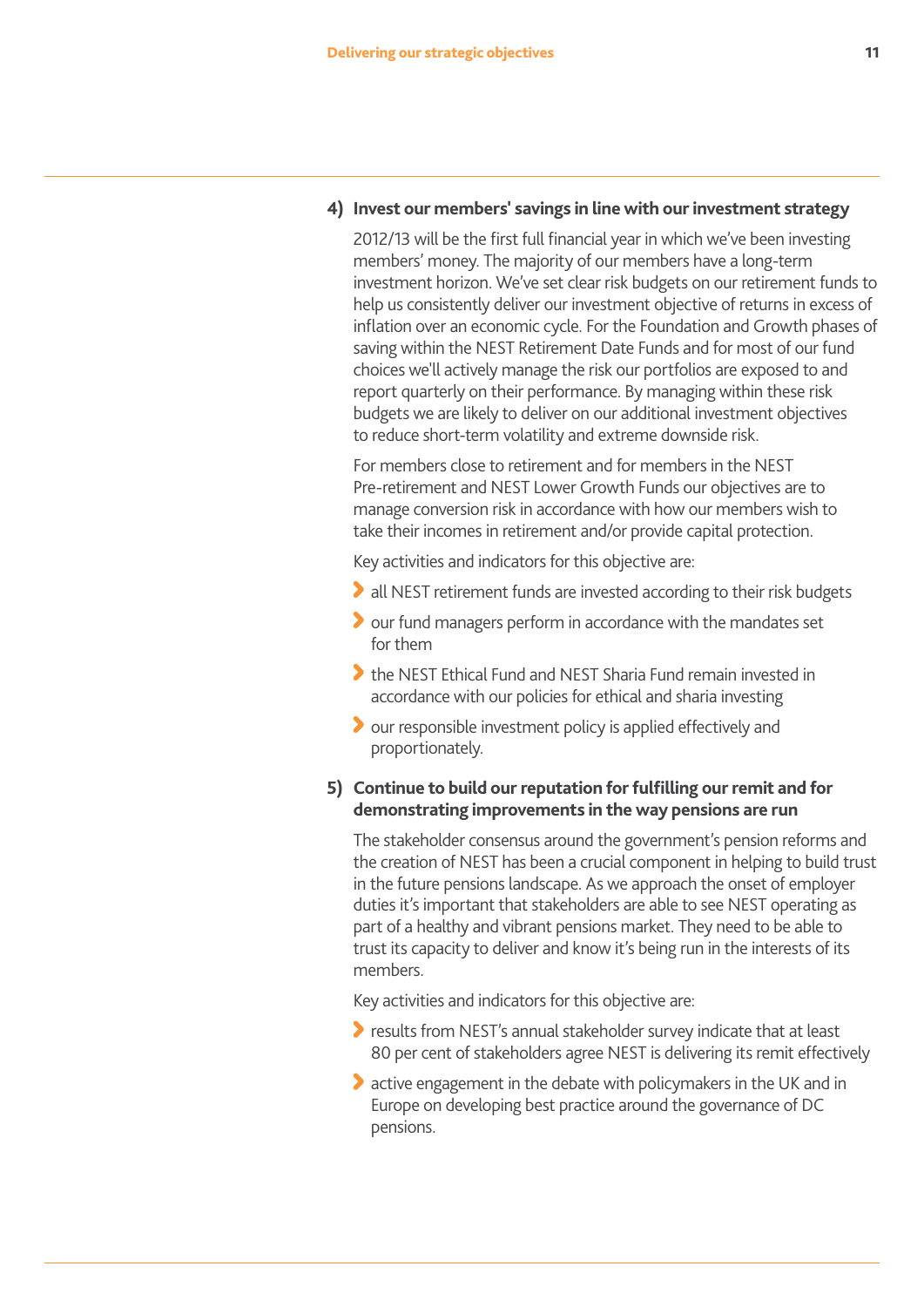#### **6) Deliver a comprehensive people policy and corporate responsibility strategy**

NEST continues to evolve, having carried over many of its people and much of its culture from its predecessor body, PADA. This year we'll rapidly increase the scale of our operations while continuing to face considerable delivery challenges. This will put ongoing pressure on our ability to bring in and retain the right people.

As we grow in scale and people become more aware of us as an organisation, we'll also need to make our position on corporate responsibility clear and consistent across all aspects of our business. This includes our policies for our own people and organisation, and how we apply these further on down our supply chain.

- $\blacktriangleright$  reduce staff turnover so that it's in line with industry averages around 15 per cent – by the end of March 2013
- publish a corporate responsibility strategy and begin to implement the delivery plan by March 2013.

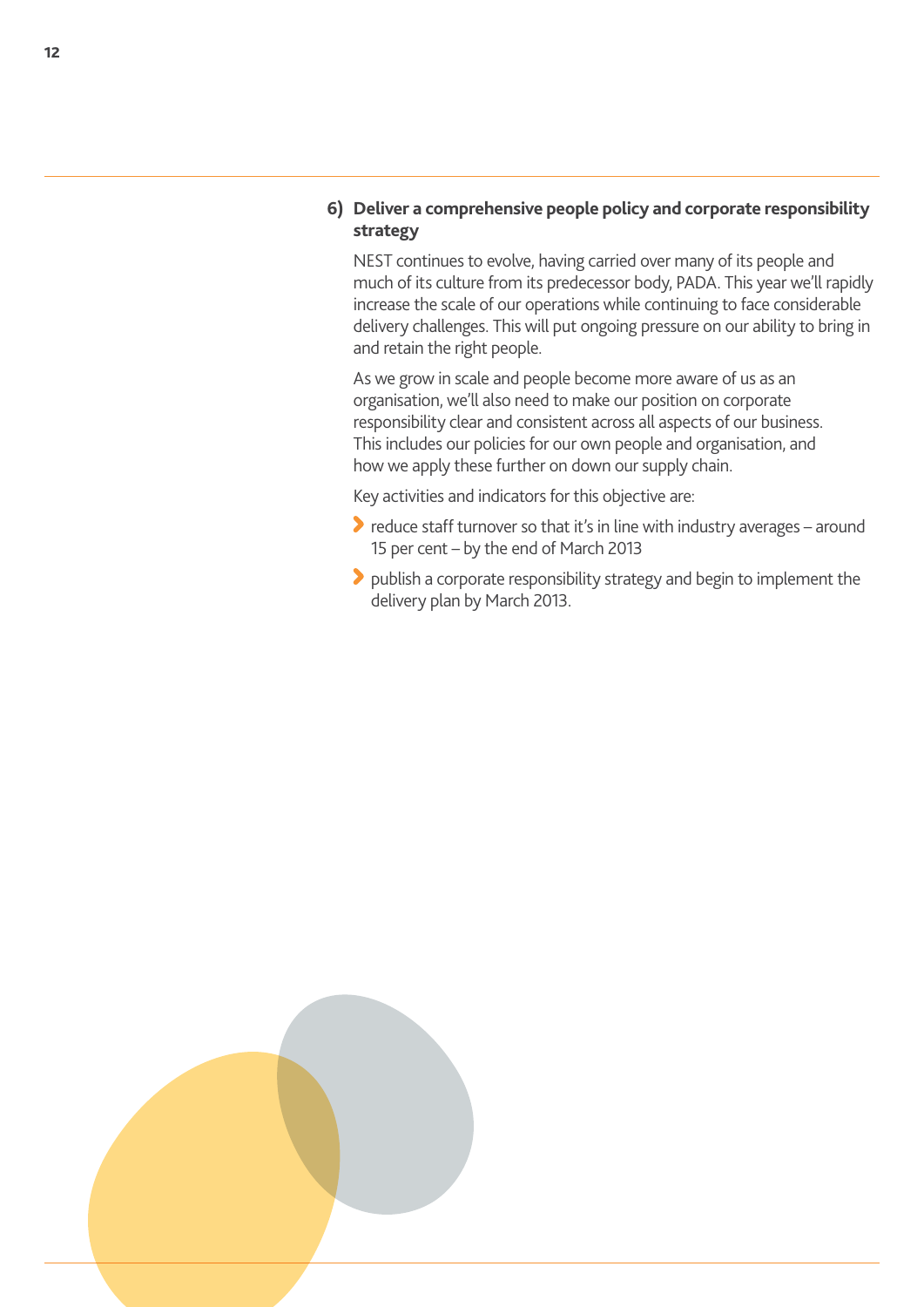## **Summary of objectives, business activities and key indicators**

The table below provides a summary of the business activities and key indicators for the 2012/13 year.

| <b>Strategic objective</b>                                                                                                                     | 2012/13 business<br>objectives                                                              | 2012/13 business activities and key indicators                                                                                                                                                                                                                                                                                                                                                                                                                                                                                                                                                                                                                                                                                                                                        |
|------------------------------------------------------------------------------------------------------------------------------------------------|---------------------------------------------------------------------------------------------|---------------------------------------------------------------------------------------------------------------------------------------------------------------------------------------------------------------------------------------------------------------------------------------------------------------------------------------------------------------------------------------------------------------------------------------------------------------------------------------------------------------------------------------------------------------------------------------------------------------------------------------------------------------------------------------------------------------------------------------------------------------------------------------|
| Develop and run a high-quality<br>pension scheme that meets the<br>requirements of our customers<br>and our regulatory obligations             | Deliver a compliant<br>scheme that meets<br>the needs of major<br>corporate employers       | • Deliver the OED service release by 1 October 2012<br>• Deliver the first enhanced functionality service<br>releases in March 2013 and have plans for a further<br>release in June 2013                                                                                                                                                                                                                                                                                                                                                                                                                                                                                                                                                                                              |
|                                                                                                                                                | Maintain a high-<br>quality operational<br>service to our<br>members as volumes<br>increase | • Availability of web and interactive voice recognition<br>(IVR) services 24 hours a day, 365 days a year except<br>for during planned maintenance<br>• Contact centre availability in line with advertised hours<br>- currently 8am to 8pm Monday to Sunday and<br>10am to 4pm on bank holidays. Closed on Christmas<br>Day, Boxing Day, New Years Day and Easter Sunday<br>and Monday<br>• Calls to the contact centre answered within 60<br>seconds, and five seconds for the IVR system<br>• Written acknowledgement of all complaints within<br>five working days and responses to complaints within<br>eight weeks<br>• Deliver the first phase of customer satisfaction<br>research and incorporate findings into our service<br>improvement plan by the end of September 2012 |
| Attract sufficient take-up and<br>revenues to give us a clear line of<br>sight to a self-funding business<br>model                             | Deliver sufficient<br>scale into the scheme                                                 | • Enrol at least 250,000 workers from employers whose<br>duty date falls before the end of March 2013<br>• Opt-out rates no higher than the government's<br>estimates<br>• At least a further 250,000 workers in the pipeline<br>from signed-up employers for the first six months of<br>2013/14<br>• 95 per cent awareness of NEST among employers<br>coming into the duties in 2013/14 and at least<br>50 per cent reporting a positive overall perception                                                                                                                                                                                                                                                                                                                          |
| Deliver stable, smooth and<br>sustainable investment returns<br>above inflation after all charges<br>in line with our investment<br>objectives | Invest our members'<br>savings in line with<br>our investment<br>strategy                   | • All NEST retirement funds are invested according to<br>their risk budgets<br>• Our fund managers perform in accordance with the<br>mandates set for them<br>• The NEST Ethical Fund and NEST Sharia Fund remain<br>invested in accordance with NEST's policies for ethical<br>and sharia investing<br>• Our responsible investment policy is applied<br>effectively and proportionately                                                                                                                                                                                                                                                                                                                                                                                             |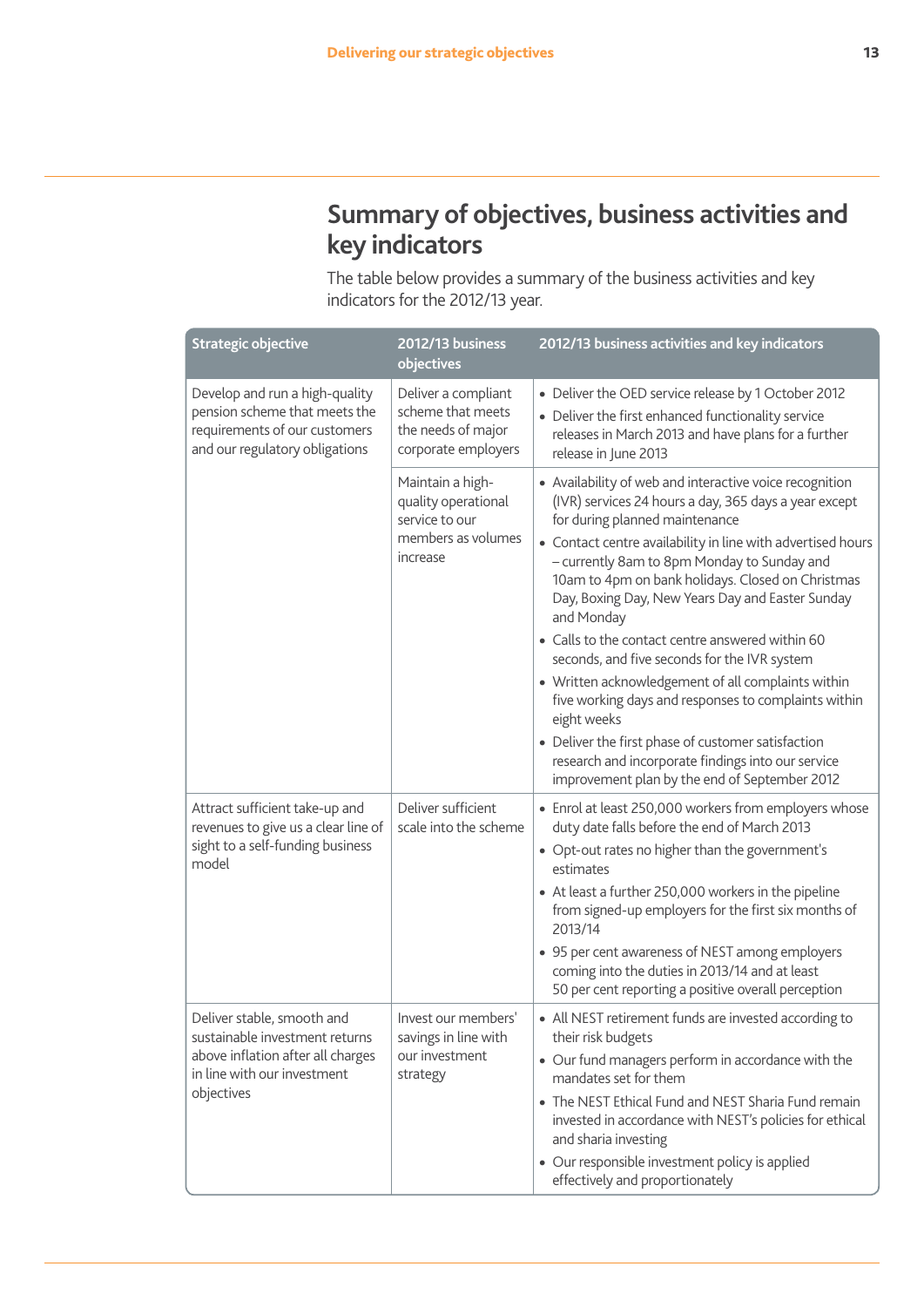| <b>Strategic objective</b>                                                                                                                                  | 2012/13 business<br>objectives                                                                                                             | 2012/13 business activities and key indicators                                                                                                                                                                                                                                                                |
|-------------------------------------------------------------------------------------------------------------------------------------------------------------|--------------------------------------------------------------------------------------------------------------------------------------------|---------------------------------------------------------------------------------------------------------------------------------------------------------------------------------------------------------------------------------------------------------------------------------------------------------------|
| Maintain consensus among<br>stakeholders that there's a role<br>for a healthy and vibrant NEST<br>within the UK pensions market                             | Continue to build<br>our reputation<br>for fulfilling our<br>remit and for<br>demonstrating<br>improvements in the<br>way pensions are run | • Results from NEST's annual stakeholder survey<br>indicate that at least 80 per cent of stakeholders agree<br>NEST is delivering its remit effectively<br>• Active engagement in the debate with policymakers<br>in the UK and in Europe on developing best practice<br>around the governance of DC pensions |
| Develop and maintain a stable<br>and efficient organisation with<br>sufficient skills, knowledge and<br>corporate memory to deliver our<br>other objectives | Deliver a<br>comprehensive<br>people policy<br>and corporate<br>responsibility strategy                                                    | • Reduce staff turnover so that it's in line with industry<br>averages - around 15 per cent - by the end of March<br>2013<br>• Publish a corporate responsibility strategy and begin<br>to implement the delivery plan by March 2013                                                                          |

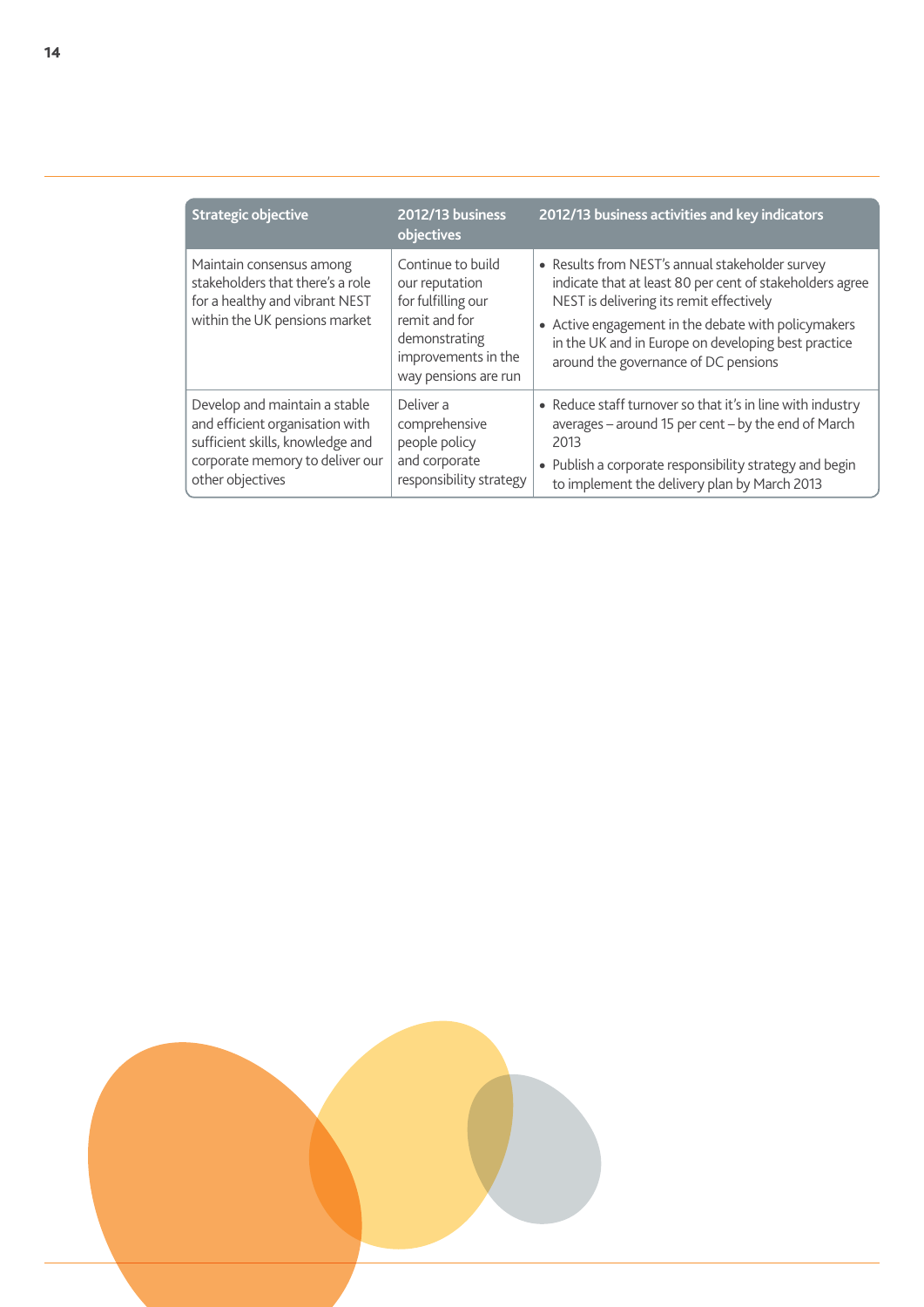# **How will NEST deliver?**

## **NEST people - value statements**

NEST's people are the key to delivering its mission. NEST's value statements capture what it means to be part of NEST. They're intended to be complementary to our brand values of ease, transparency and empowerment.

### **1) We know why we're here, what we're doing and why it's in the members' interests**

Acting in the interests of members is a fiduciary duty of NEST Corporation, but more than this it needs to be at the heart of our corporate culture if we're to be successful.

### **2) We believe in the value of what we are here to do**

The government's pension reforms will revolutionise the pensions landscape and NEST has a key role to play as part of those reforms. It's important that our people are passionate about the role they'll play in delivering the scheme and can relate this back to how it fits to the success of NEST and the difference this will make to members of the scheme.

### **3) We care about delivering**

For the scheme to be a success we need our people to care about delivering a service to our members that's high quality, delivered with integrity and contributes to members' confidence in how the scheme is run.

### **4) We believe we need to work together and with others to be successful**

NEST people work collaboratively – both with internal colleagues and external stakeholders. The diversity of experience and knowledge we can draw on will help us to deliver innovative solutions that are designed with our members or employers in mind.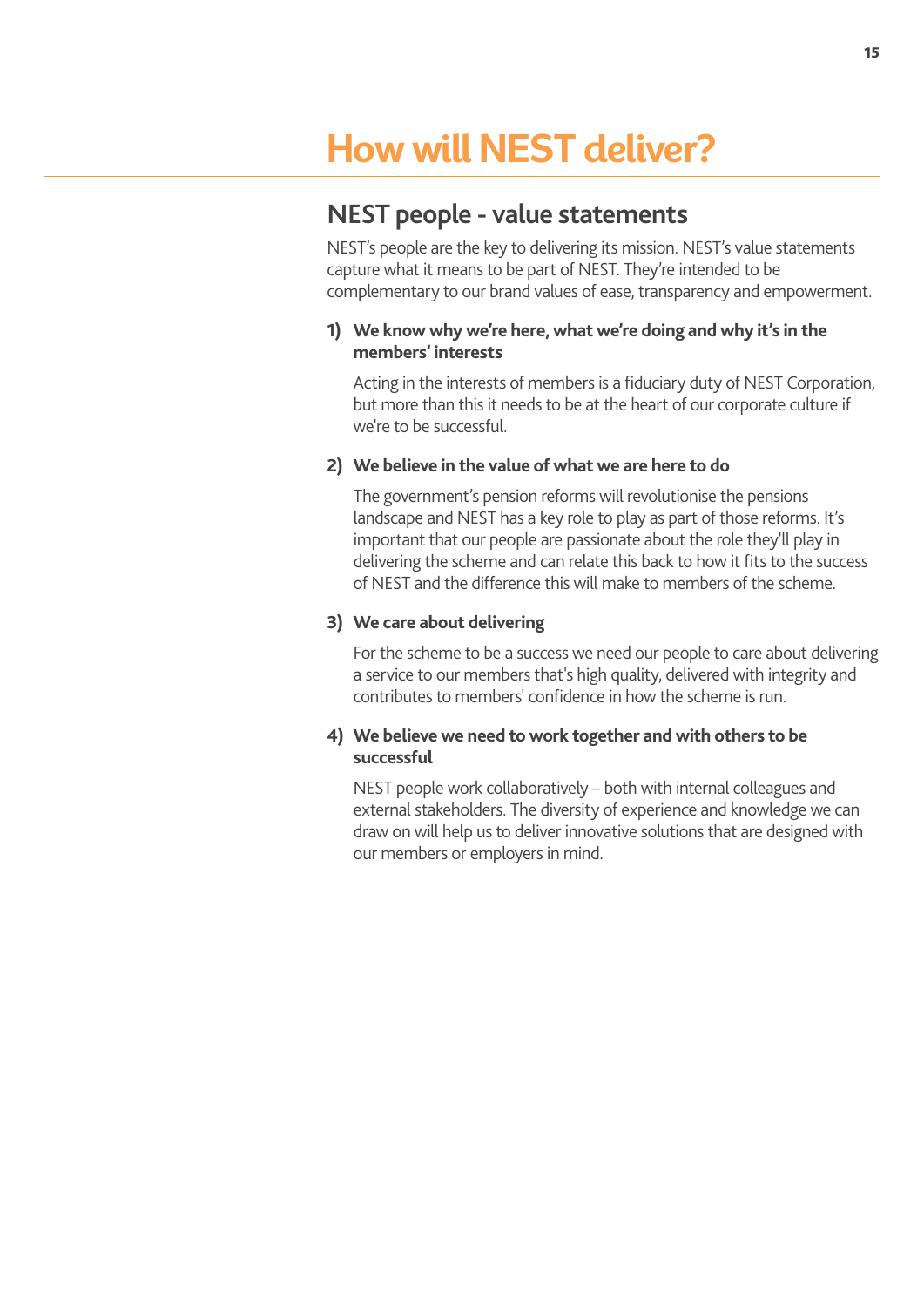## **Resource summary**

While we work to deliver our strategic objectives, it's essential to keep a clear line of sight between our spending and the interests of our members. When we spend money in pursuit of these objectives we must do so prudently, and recognise that most of our costs are ultimately borne by members. The following section sets out all of our planned resource commitments for 2012/13.

It provides information on the resources required to deliver business activities for 2012/13 as well as information on resource planning for the period April 2012 to March 2015.

## **Funding**

NEST Corporation is funded principally by a series of loans from DWP and also by grant-in-aid in respect of activities required due to its status as a public body. Annual budget allocations are agreed before the start of the financial year and NEST Corporation's funding requirement is kept under review throughout the year.

The loans and accumulated interest will be repaid through income generated from members' charges. NEST pays a rate of interest on each loan that's intended to reflect the rate of borrowing that would apply were the loan issued on a commercial basis. Separately, in recognition of the public service obligation that NEST has, DWP pays a grant to NEST sufficient, in effect, to reduce the rate of borrowing to the government rate.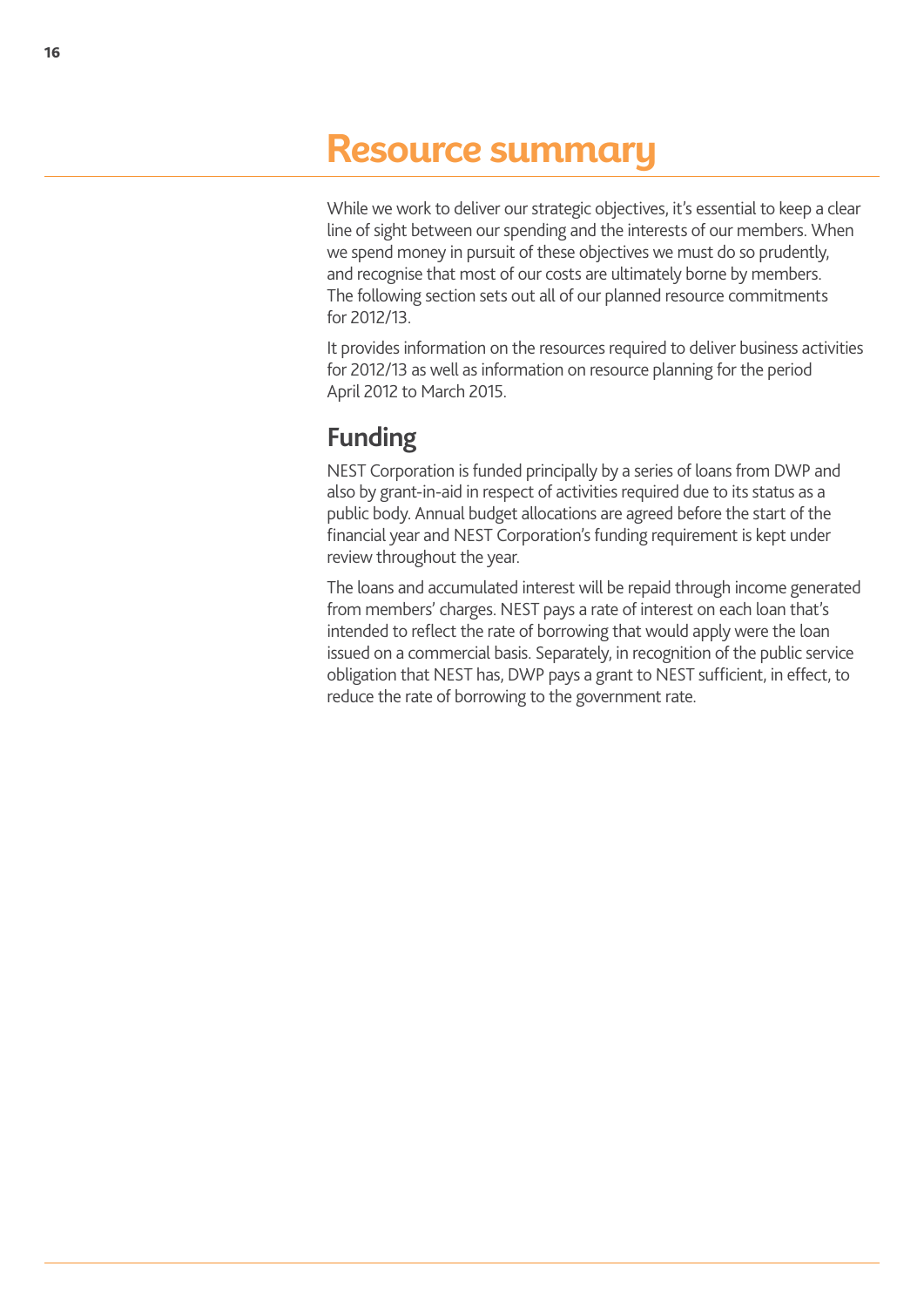## **Financial resources**

The key elements of the financial plan are set out below:

|                                                                                                    | <b>Budget for</b><br>2011/12<br>E(m) | 2011/12<br>provisional<br>outturn<br>(subject to audit)<br>E(m) | 2012/13<br>plans<br>E(m) | 2013/14<br>plans<br>E(m) | 2014/15<br>plans<br>E(m) |
|----------------------------------------------------------------------------------------------------|--------------------------------------|-----------------------------------------------------------------|--------------------------|--------------------------|--------------------------|
| Income                                                                                             |                                      |                                                                 |                          |                          |                          |
| Income from member charges                                                                         | $\Omega$                             | $\overline{0}$                                                  | 0.3                      | 4.9                      | 8.4                      |
| Grant in respect of public service obligation                                                      | 11.1                                 | 10.8                                                            | 7.1                      | 9.2                      | 11.9                     |
| Grant-in-aid for non-chargeable expenditure                                                        | 1.0                                  | 1.0                                                             | 1.0                      | 1.0                      | 1.0                      |
| <b>Total income</b>                                                                                | 12.1                                 | 11.8                                                            | 8.4                      | 15.0                     | 21.3                     |
| <b>Expenditure</b>                                                                                 |                                      |                                                                 |                          |                          |                          |
| Scheme administration (including change<br>requests, fund admin, fund management,<br>and TPR levy) | 19.0                                 | 11.9                                                            | 22.8                     | 35.2                     | 41.9                     |
| Costs of running NEST Corporation                                                                  | 32.1                                 | 32.1                                                            | 33.5                     | 33.0                     | 33.0                     |
| Depreciation                                                                                       | 7.2                                  | 5.7                                                             | 8.8                      | 9.8                      | 9.8                      |
| Interest on loans                                                                                  | 10.2                                 | 9.6                                                             | 13.2                     | 18.1                     | 24.5                     |
| <b>Total running costs</b>                                                                         | 68.5                                 | 59.3                                                            | 78.3                     | 96.2                     | 109.1                    |
| Capital expenditure                                                                                | 11.3                                 | 16.8                                                            | 10.3                     | $\mathbf{R}_{-}$         | $2.8*$                   |

\* The medium-term financial planning process has not yet identified the capital expenditure for the 2013/14 financial year. As we move closer to agreeing the budgets for this year it's anticipated that expenditure will be identified. £2.8m of known expenditure is included for 2014/15.

### **2011/12**

Income in 2011/12 has been broadly in line with expectations. When finalised and formally reported, the actual costs of administering the scheme are expected to be lower than budgeted. This is primarily because about £4m of expenditure on amending the scheme administration system is now expected to be incurred in 2012/13 rather than 2011/12. The classification of expenditure between running costs and capital is also slightly different from that expected. Interest on loans from DWP has been slightly lower than expected, reflecting movements in interest rates.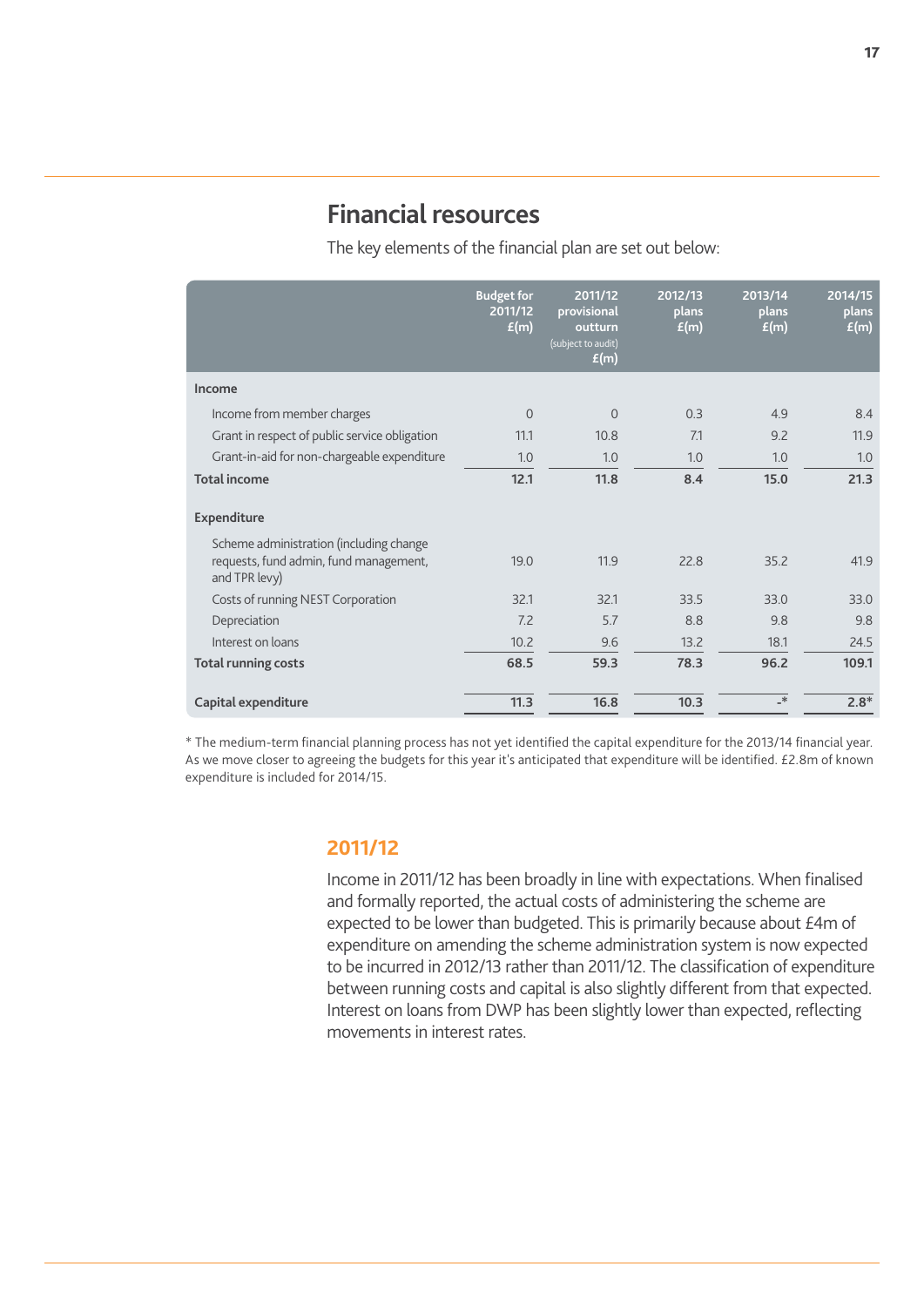#### **2012/13**

The grant in respect of the public service obligation for 2012/13 is expected to be lower than that received in 2011/12, mainly because the grant we received in 2011/12 included a back payment relating to the period of time before scheme launch.

Total forecast costs for 2012/13 are £78.3m. This is an increase from 2011/12 due to higher scheme operating costs (the scheme launched in July 2011 and therefore operating costs were only applicable for part of the year) and higher costs relating to changes to the scheme administration system. The costs remain within the provisions of the loan agreement between DWP and NEST.

Forecasts for 2013/14 and 2014/15 are NEST's best estimate based on the current available information. However, given the range of factors that can affect NEST's revenues and costs, including for example, opt-out rates, employer choice of scheme and levels of contributions, they remain subject to revision in future years as more reliable information becomes available.

Annual average full-time equivalents were 240 in 2011/12 and we expect the equivalent number to be 270 for 2012/13. This reflects the increase in activity relating to the introduction of employer duties from October 2012.

The Pensions Act 2008 requires NEST Corporation to produce an annual report and accounts, which must be sent to the Comptroller and Auditor General, who then examines, certifies and reports on each year's financial statements. They are then submitted to the Secretary of State who lays them before Parliament.

Financial control is supplemented by the terms of the framework document between NEST Corporation and the Department for Work and Pensions, which outlines the delegated spending authorities and reporting requirements.

We've developed budgetary controls in order to manage our costs within our funding limits. NEST Corporation regularly reviews current financial performance and the impact of current developments on future years' expenditure.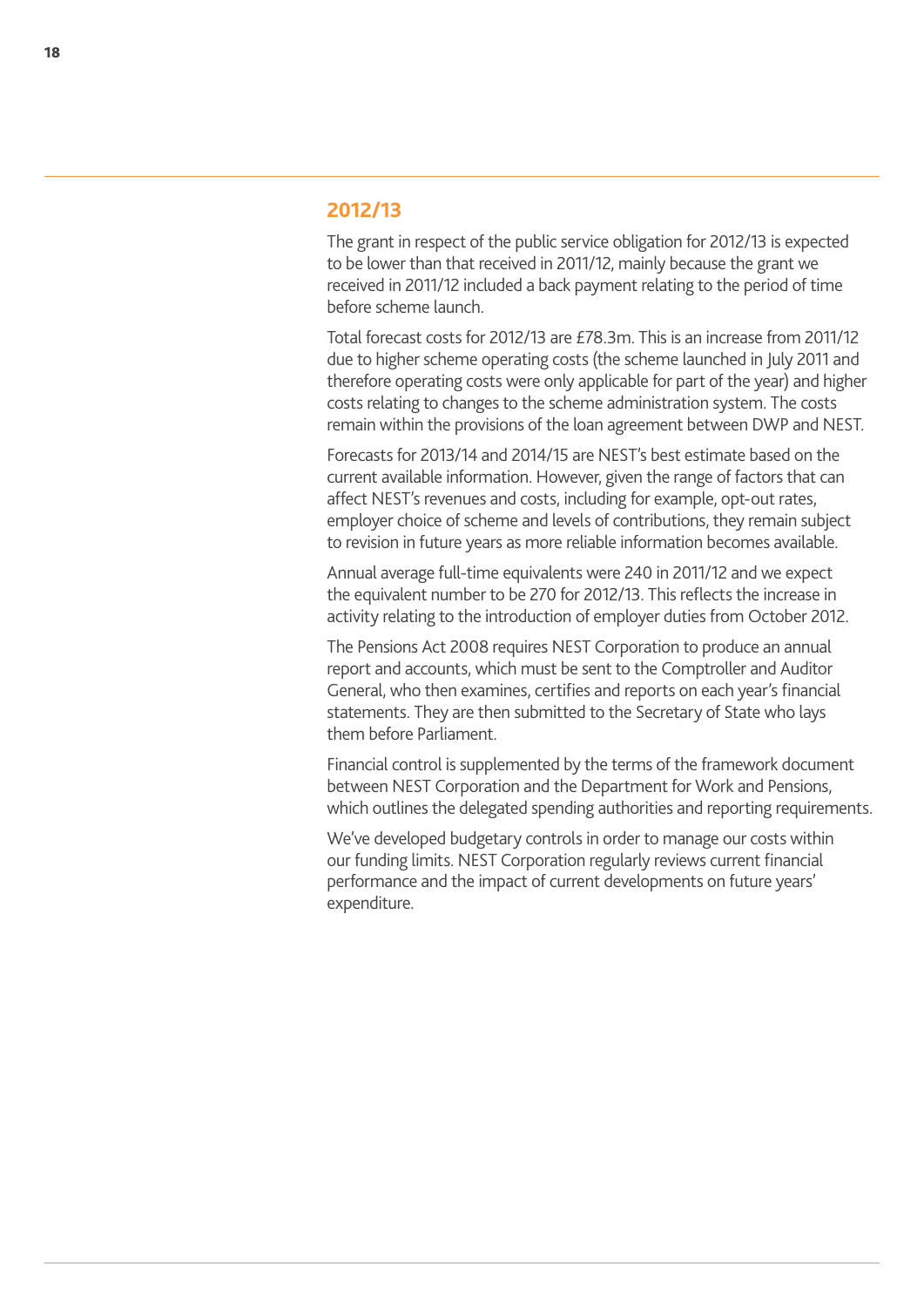